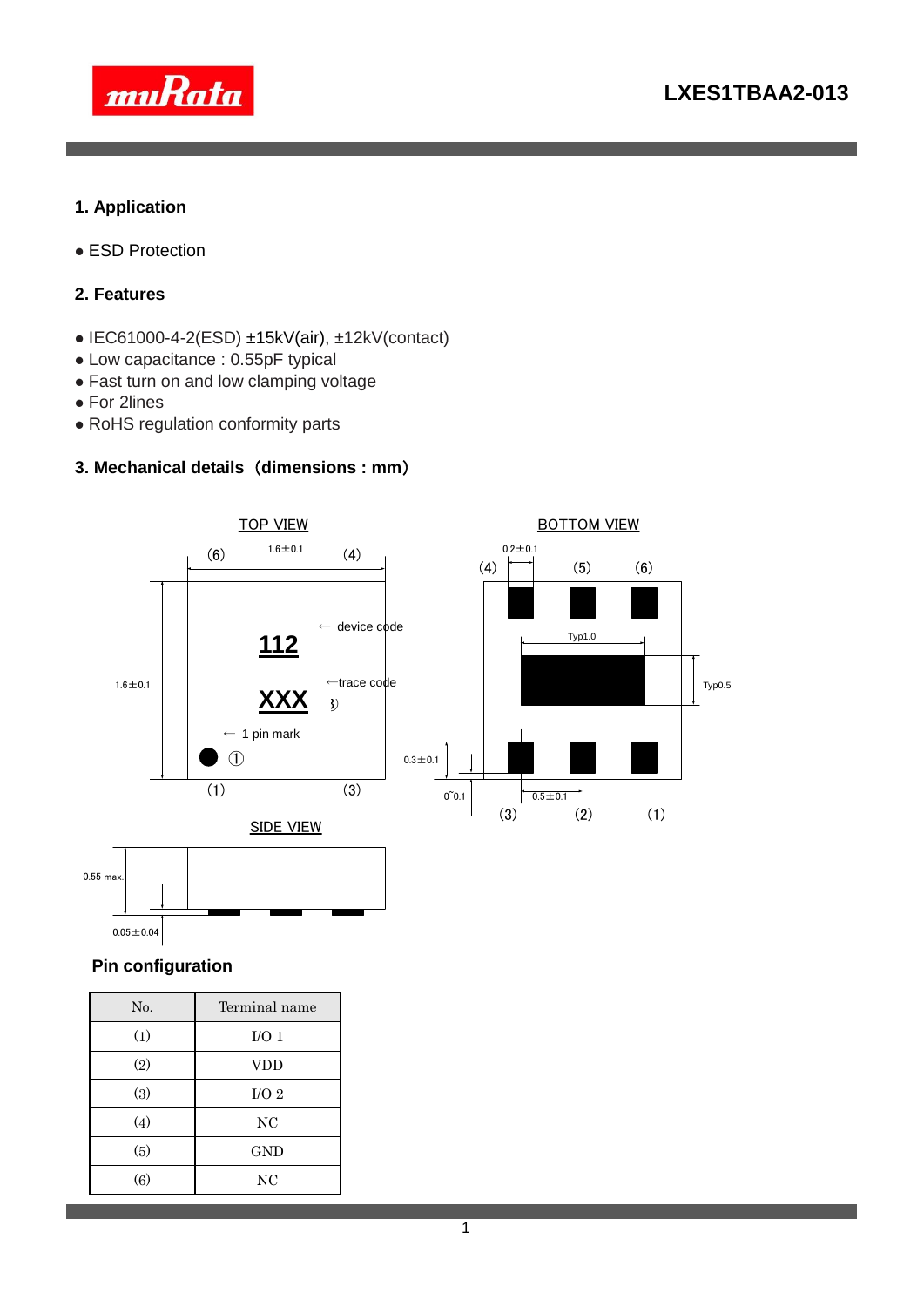

## **4. Schematic**



## **5. Maximum Ratings**

| Rating                            | <b>Symbol</b>                                | Value           |    |  |
|-----------------------------------|----------------------------------------------|-----------------|----|--|
| Operating voltage(VDD-GND)        | $\rm V_{DC}$                                 | 5.5             | V  |  |
| ESD per IEC 61000-4-2 (air)       |                                              | ±15             | kV |  |
| ESD per IEC 61000-4-2 (contact)   | $\mathsf{V}_{\mathsf{ESD}}$                  | ±12             |    |  |
| <b>Lead Soldering Temperature</b> | 260(10sec.)<br>$\mathsf{T}_{\mathsf{SOL}}$   |                 | °C |  |
| <b>Operating Temperature</b>      | $-40$ to $+85$<br>$\mathsf{T}_{\mathsf{OP}}$ |                 | °c |  |
| Storage Temperature               | $\mathsf{T}_{\text{STO}}$                    | $-40$ to $+125$ | °C |  |

# **6. Electrical characteristics (T=25 <sup>o</sup>C)**

| <b>Parameter</b>   | <b>Symbol</b>              | <b>Conditions</b>                                     | Min | <b>Typ</b> | <b>Max</b> | <b>Units</b> |
|--------------------|----------------------------|-------------------------------------------------------|-----|------------|------------|--------------|
| Leakage Current    | <b>I</b> Leak              | $V_{pin5} = 0V$ , $V_{pin2} = 5V$ , $V_{CH} = 0.5V$   |     |            |            | μA           |
| $(I/O\text{-}GND)$ |                            |                                                       |     |            |            |              |
| Breakdown Voltage  | V <sub>BV</sub>            | $I_{\text{BV}} = 1 \text{mA}$                         | 6   |            | 9          |              |
| Capacitance        | $\mathsf{C}_{\mathsf{IN}}$ | $V_{pin5} = 0V$ , $V_{pin2} = 5V$ , $V_{IN} = 2.5V$ , |     | 0.55       |            | pF           |
| $(I/O\text{-}GND)$ |                            | $f = 1$ MHz                                           |     |            |            |              |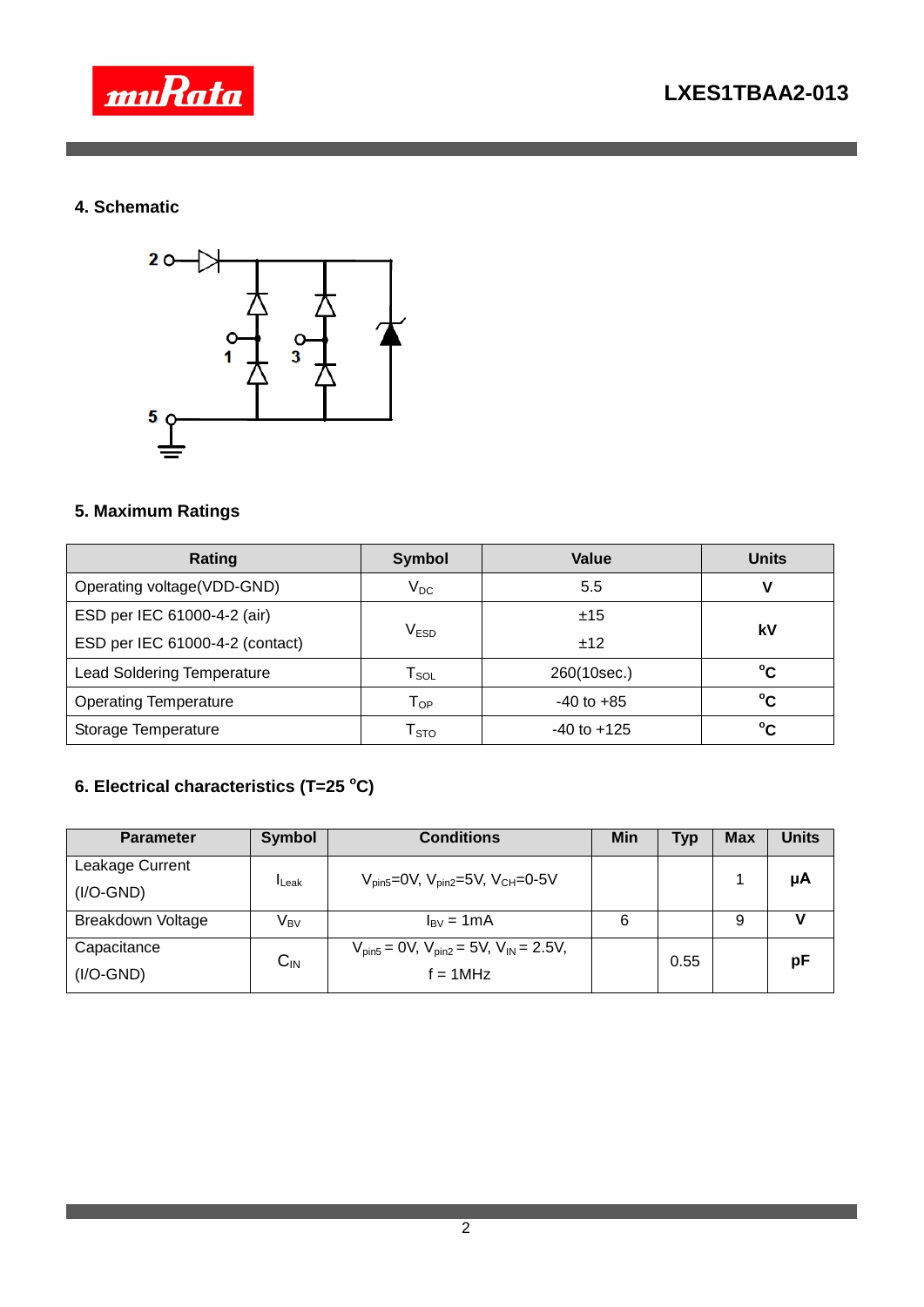



## **7. Typical Characteristic**



ESD Waveform(IEC61000-4-2:8kV Contact) Voltage – Capacitance Characteristic











Land Pattern



Product area